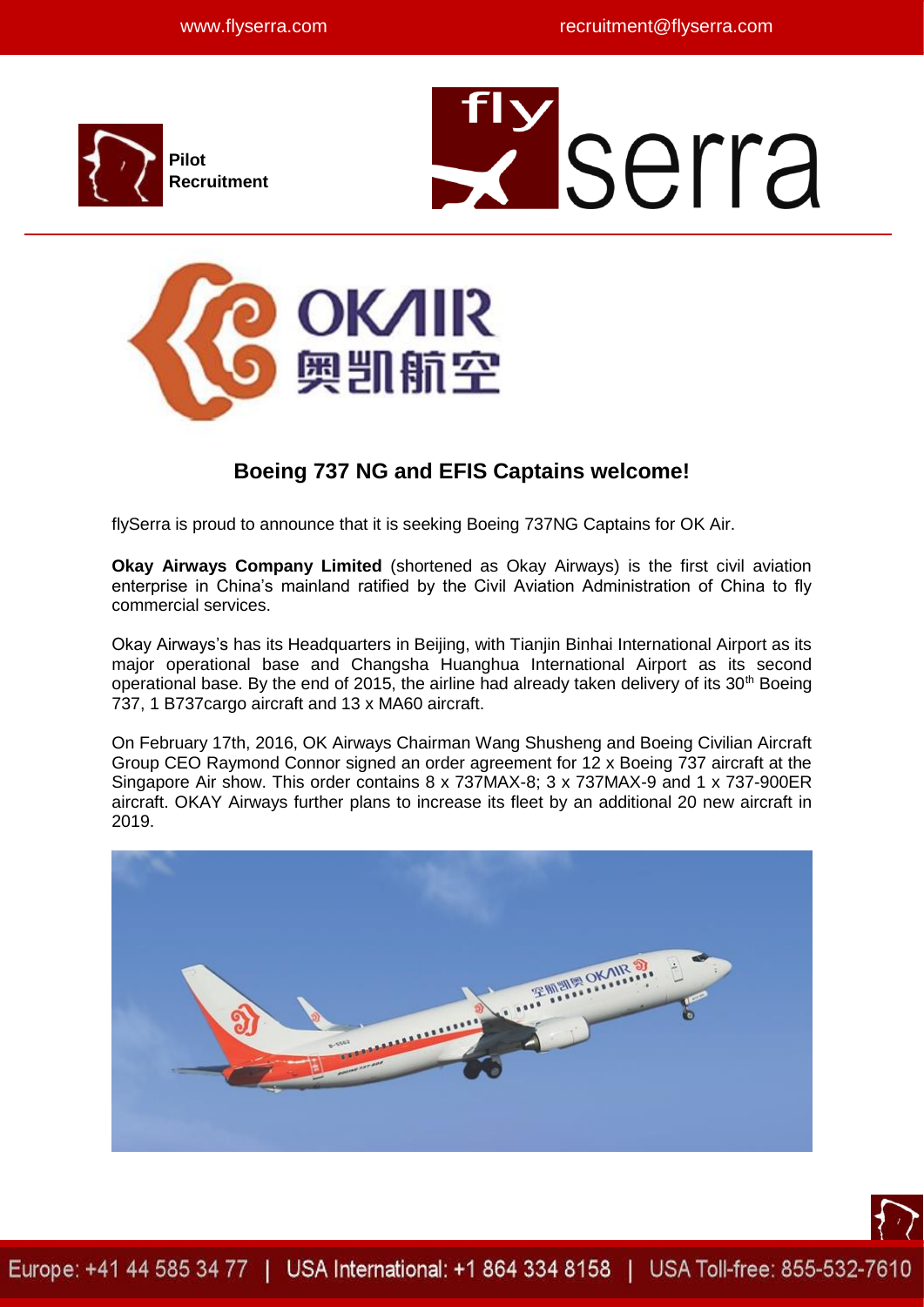### **Minimum Requirements:**

- 500+ hours PIC on B737 EFIS or NG (EFIS--transition training for NG by Okay Airways); 5000+ hours total time;
- Valid/current ATPL issued from a country that has diplomatic relations with the People's Republic of China;
- Valid/current Passport issued by a country that has diplomatic relations with the People's Republic of China;
- Valid/current Class A (First Class) Medical;
- No history of incidents or accidents;
- No criminal history;
- ICAO Level 4 (or equivalent) English proficiency;
- No limitations on ATP and/or type rating (except eye spectacles);
- Maximum age 55 at start of contract.

### **Domicile: Beijing, Tianjin, Changsha or Xi'an, China Contract Term: 4 years initial, Renewable**

### Recruitment process:

- 1. First round of screening in China: (approximately 1 week duration)
	- a. CAAC medical check Beijing;
	- b. ATPL check Tianjin;
	- c. Company simulator check Tianjin.
- 2. Second round of screening in China: (approximately 4 days)
	- a. CAAC check simulator check Tianjin.

### **Note:**

It is notable that OK Air is one of the airlines, which shows the highest expat pilot satisfaction grading with both working at the airline and lifestyle at the home bases. OK Air has a high percentage of expat pilots, which means that integration into the company is easy, and troublefree as well as offering an easy home to expat pilots' families. Pilot reports are that OK Air is one of those airlines where training and simulator check rides are fair and structured.

Furthermore, OK Air now offers a contract, which guarantees you your full earnings after 3 months whether training takes longer or not. This in itself is a very important issue as at some airlines pilots have had to remain on 60% or 70% salaries for extended periods. The future expansion plan of OK Air makes this a very interesting contract for all B737 pilots.

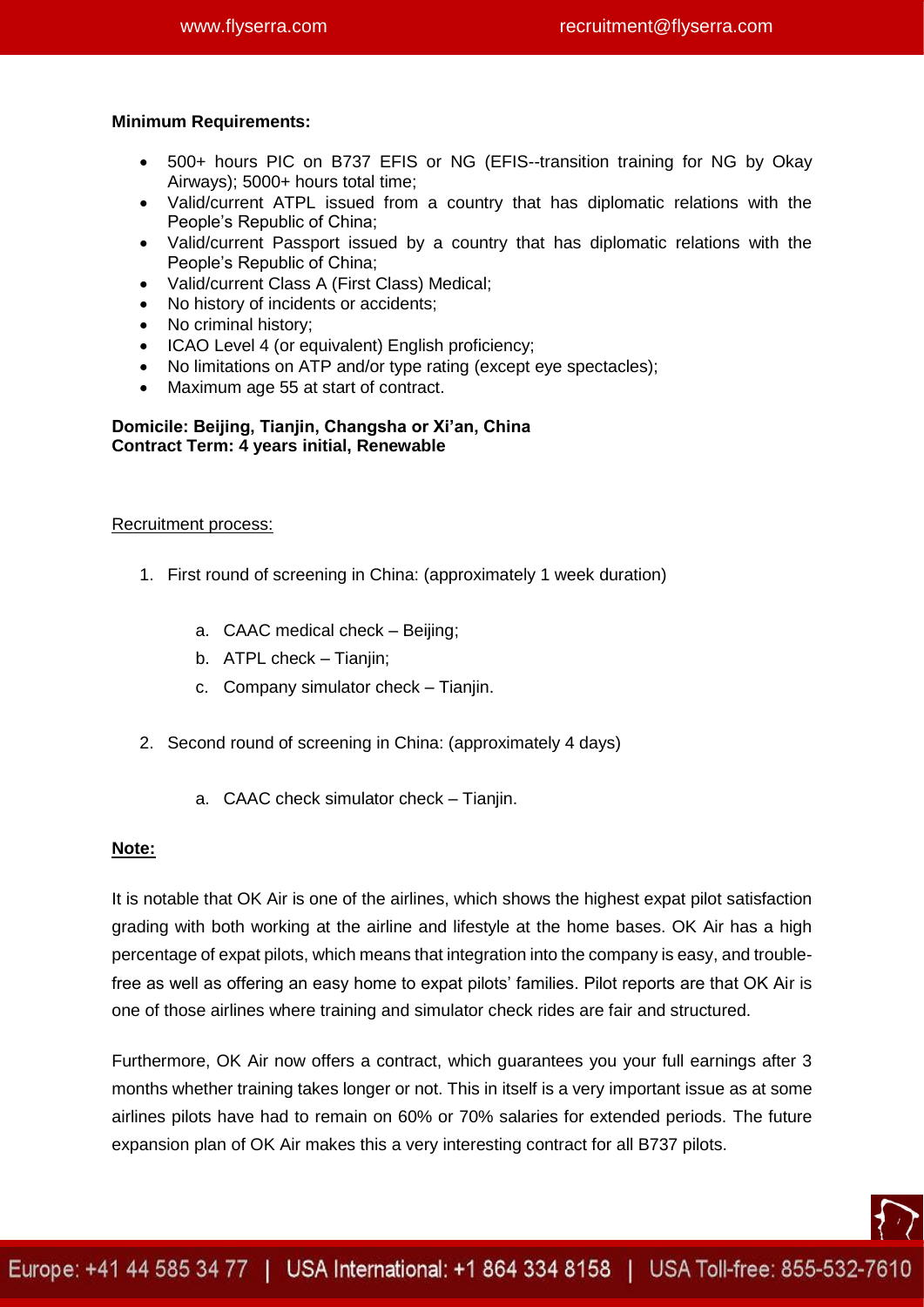| Aircraft Type: B737               |                                                                           |                                                                           | <b>Contract Period: FOUR YEARS</b>                                       |                                                                           |                                                                           |                                                                      |                                                                     |  |  |  |
|-----------------------------------|---------------------------------------------------------------------------|---------------------------------------------------------------------------|--------------------------------------------------------------------------|---------------------------------------------------------------------------|---------------------------------------------------------------------------|----------------------------------------------------------------------|---------------------------------------------------------------------|--|--|--|
| Items                             | Contract Options and financial details                                    |                                                                           |                                                                          |                                                                           |                                                                           |                                                                      |                                                                     |  |  |  |
| <b>Options</b>                    | <b>Resident</b><br>36days<br>annual<br>leave                              | 8 days off<br>per month                                                   | 6 weeks on<br>2 weeks off                                                | 10 days off<br>per month                                                  | 6 weeks on<br>3 weeks off                                                 | 15 days off<br>per month                                             | 2 months<br>on <sub>2</sub><br>months off                           |  |  |  |
| Monthly<br><b>Basic</b><br>Income | \$17500/1st<br>year,<br>18500/2nd<br>year,<br>\$19000/3rd<br>vear+        | \$17000/1st<br>year:<br>\$17500/2nd<br>year;<br>\$18000/3rd<br>vear+      | \$16500/1st<br>year:<br>\$17000/2nd<br>year;<br>\$17500/3rd<br>vear+     | \$16000/1st<br>year:<br>\$16500/2nd<br>year;<br>\$17000/3rd<br>vear+      | \$15500/1st<br>year:<br>\$16000/2nd<br>year;<br>\$16500/3rd<br>vear+      | \$12500/1st<br>year:<br>\$13500/2nd<br>year;<br>\$14000/3rd<br>vear+ | \$9500/1st<br>year:<br>\$10000/2nd<br>year;<br>\$10500/3rd<br>vear+ |  |  |  |
| Over Time<br>Pay<br>Housing       | annual block<br>time $\leq 900h$ ,<br>overtime<br>pay: \$300/h<br>\$2,500 | annual block<br>time $\leq 840h$ ,<br>overtime<br>pay: \$250/h<br>\$2,000 | annual block<br>time $\leq$ 820h,<br>overtime<br>pay: \$250/h<br>\$2,000 | annual block<br>time $\leq 780h$ ,<br>overtime<br>pay: \$200/h<br>\$1.500 | annual block<br>time $\leq 750h$ ,<br>overtime<br>pay: \$200/h<br>\$1,500 | annual block<br>time $\leq 680h$ ,<br>overtime<br>pay: \$150/h       | annual block<br>time $\leq 600h$<br>, overtime<br>pay: \$150/h      |  |  |  |
| Allowance                         |                                                                           |                                                                           |                                                                          |                                                                           |                                                                           |                                                                      |                                                                     |  |  |  |
| Transport<br>Travel               | \$1,000<br>\$6000/v                                                       | \$500<br>\$8000/v                                                         | \$500<br>\$8000/v                                                        | \$500<br>\$8000/v                                                         | \$500<br>\$8000/v                                                         | \$500<br>\$6000/v                                                    | \$500<br>\$6000/v                                                   |  |  |  |
| <b>Monthly</b><br><b>Income</b>   | \$21000/1st<br>year<br>\$22000/2nd<br>vear<br>\$22500/3rd<br>year+        | \$19500/1st<br>year<br>\$20000/2nd<br>year<br>\$20500/3rd<br>year+        | \$19000/1st<br>year<br>\$19500/2nd<br>year<br>\$20000/3rd<br>year+       | \$18000/1st<br>year<br>\$18500/2nd<br>year<br>\$19000/3rd<br>year+        | \$17500/1st<br>year<br>\$18000/2nd<br>year<br>\$18500/3rd<br>year+        | \$13000/1st<br>year<br>\$14000/2nd<br>vear<br>\$14500/3rd<br>year+   | \$10000/1st<br>year<br>\$10500/2nd<br>year<br>\$11000/3rd<br>year+  |  |  |  |

| <b>Options-</b>        | <b>Resident</b>          | 8 days off     | 6 weeks on   | 10 days off                                                 | 6 weeks on     | 15 days off   | 2 months                      |  |
|------------------------|--------------------------|----------------|--------------|-------------------------------------------------------------|----------------|---------------|-------------------------------|--|
| continued              | 36days<br>annual         | per month      | 2 weeks off  | per month                                                   | 3 weeks off    | per month     | on <sub>2</sub><br>months off |  |
|                        | leave                    |                |              |                                                             |                |               |                               |  |
| Sick Leave             | 8 days                   |                |              |                                                             |                |               |                               |  |
| <b>Ticket Benefits</b> |                          |                |              | Foreign pilots and their immediate family members:          |                |               |                               |  |
|                        |                          |                |              | International and Domestic flight of OK Air; 2 confirming   |                |               |                               |  |
|                        |                          |                |              | tickets and 8 standby tickets; Exclude the charter flights. |                |               |                               |  |
| Annual                 | \$10000/1st              | \$8000/1st     | \$8000/1st   | \$7000/1st                                                  | \$7000/1st     | \$6000/1st    | \$5000/1st                    |  |
| <b>Bonus</b>           | year;                    | year;          | year:        | year;                                                       | year;          | year:         | year;                         |  |
|                        | \$12000/2nd              | \$10000/2nd    | \$10000/2nd  | \$9000/2nd                                                  | \$9000/2nd     | \$7000/2nd    | \$6000/2nd                    |  |
|                        | year;                    | year;          | year;        | year;                                                       | year;          | year;         | year;                         |  |
|                        | \$14000/3rd              | \$12000/3rd    | \$12000 /3rd | \$10000 /3rd                                                | \$10000 /3rd   | \$8000/3rd    | \$7000/3rd                    |  |
|                        | year+                    | year+          | year+        | year+                                                       | year+          | year+         | year+                         |  |
| loyalty Bonus          |                          |                |              | Starting from 2nd contract term, loyalty bonus per year.    |                |               |                               |  |
|                        |                          |                |              | $$12000(5-6th)$ , $$18000(7-8th)$ , $$24000(9th+)$          |                |               |                               |  |
| Education              | reimburse                |                |              |                                                             |                |               |                               |  |
| Welfare                | 50%.                     |                |              |                                                             |                |               |                               |  |
|                        | maximum                  |                |              |                                                             |                |               |                               |  |
|                        | 8000USD/y                |                |              |                                                             |                |               |                               |  |
| Yearly                 | \$268000/1st             | \$250000/1st   | \$244000/1st | \$231000/1st                                                | \$225000/1st   | \$168000/1st  | \$131000/1st                  |  |
| <b>Income</b>          | year                     | year           | year         | year                                                        | year           | year          | vear                          |  |
|                        | \$282000/2n              | \$258000/2n    | \$252000/2n  | \$239000/2n                                                 | \$233000/2n    | \$181000/2n   | \$138000/2n                   |  |
|                        | d year                   | d              | d            | d                                                           | d              | d             | d                             |  |
|                        | \$290000/3-              | year\$26600    | vear\$26000  | vear\$24600                                                 | vear\$24000    | vear\$18800   | vear\$14500                   |  |
|                        | 4th                      | $0/3-4th$      | $0/3-4th$    | $03-4th$                                                    | $0/3-4th$      | $0/3-4th$     | $0/3-4th$                     |  |
|                        | year\$30200              | year\$27800    | year\$27200  | year\$25800                                                 | year\$25200    | year\$20000   | year\$15700                   |  |
|                        | $0/5$ -6th               | $0/5$ -6th     | $0/5$ -6th   | $0/5$ -6th                                                  | $0/5$ -6th     | $0/5$ -6th    | $0/5-6th$                     |  |
|                        | year\$30800<br>$0/7-8th$ | vear\$28400    | vear\$27800  | vear\$26400                                                 | vear\$25800    | vear\$20600   | year\$16300                   |  |
|                        |                          | $0/7$ -8th     | $0/7-8th$    | $0/7$ -8th                                                  | $0/7 - 8th$    | $0/7-8th$     | $0/7-8th$                     |  |
|                        | year\$31400              | year\$29000    | year\$28400  | year\$27000                                                 | year\$26400    | year\$21200   | year\$16900                   |  |
|                        | $0/9$ th year+           | $0/9$ th year+ | 0/9th year+  | $0/9$ th year+                                              | $0/9$ th year+ | $0/9th$ year+ | 0/9th year+                   |  |